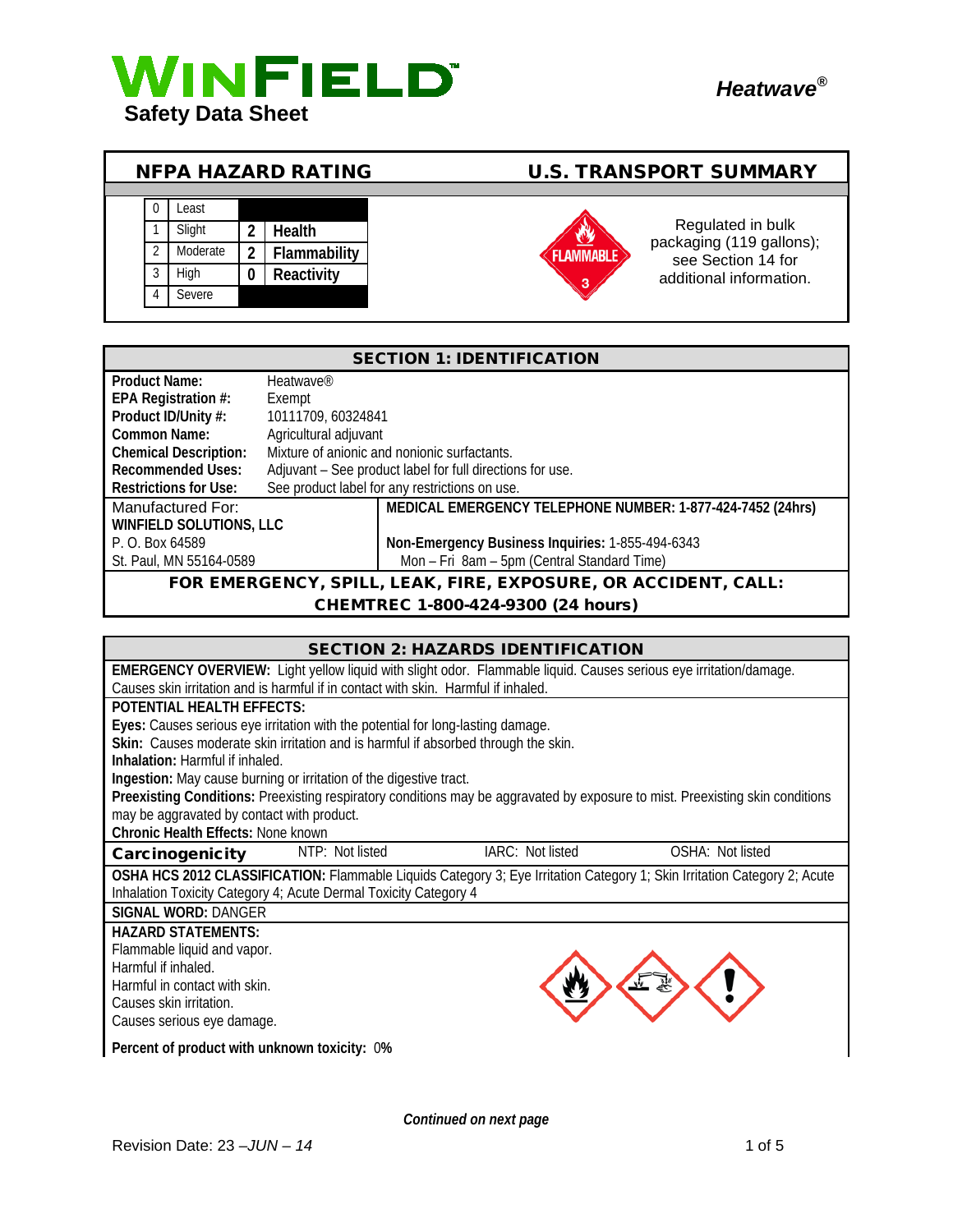#### **PRECAUTIONARY STATEMENTS:**

| Prevention:                 | Keep away from heat, sparks, open flames, hot surfaces. - No Smoking. Keep container tightly closed.                                                                                                                              |  |  |  |
|-----------------------------|-----------------------------------------------------------------------------------------------------------------------------------------------------------------------------------------------------------------------------------|--|--|--|
|                             | Ground/Bond container and receiving equipment. Use explosion-proof electrical/ventilating/lighting equipment.                                                                                                                     |  |  |  |
|                             | Use only non-sparking tools. Take precautionary measures against static discharge. Wear protective gloves,                                                                                                                        |  |  |  |
|                             | eye protection, face protection and protective clothing (See Section 8). Wash hands thoroughly after handling.                                                                                                                    |  |  |  |
|                             | Avoid breathing mist, vapors or spray. Use only outdoors or in a well-ventilated area.                                                                                                                                            |  |  |  |
| $\sim$ $\sim$ $\sim$ $\sim$ | $\mathbf{R}$ . The state of the state is the state of the state of the state of the state of the state of the state of the state of the state of the state of the state of the state of the state of the state of the state of th |  |  |  |

**Response: If on skin (or hair):** Take off immediately all contaminated clothing and wash before reuse. Rinse skin with water/shower. Wash with plenty of water. Immediately call a poison control center (1-877-424-7452) or doctor for treatment advice. If skin irritation occurs: Get medical attention. **In case of fire:** Use dry sand, dry chemical or alcohol-resistant foam to extinguish. **If in eyes:** Rinse cautiously with water for several minutes. Remove contact lenses, if present and easy to do. Continue rinsing. Immediately call a poison control center (1-877- 424-7452) or doctor for treatment advice. **If inhaled:** Remove person to fresh air and keep comfortable for breathing. Call a poison control center (1-877-424-7452) or doctor for treatment advice if you feel unwell. Storage: Store in a well-ventilated place. Keep cool.<br>Disposal Dispose of contents/container in accordance

Dispose of contents/container in accordance with Federal, state and local regulations.

| Ingredient                      | % (wt)   | CAS Reg. $#$ |
|---------------------------------|----------|--------------|
| Surfactant blend                | 77.0%    | $\star$      |
| Ethylene glycol monobutyl ether | 19.0%    | 111-76-2     |
| Ethanol                         | $<4.0\%$ | $64-17-5$    |
|                                 |          |              |

\*Ingredients not specifically listed are non-hazardous and/or are considered to be confidential business information under 29 CFR 1910.1200(i).

See Section 8 for exposure limits.

| <b>SECTION 4: FIRST AID MEASURES</b> |                                                                                                                                                                                                                                    |  |  |
|--------------------------------------|------------------------------------------------------------------------------------------------------------------------------------------------------------------------------------------------------------------------------------|--|--|
| Inhalation:                          | Remove person from contaminated area to fresh air and assist breathing as needed. Seek medical attention<br>immediately.                                                                                                           |  |  |
| Ingestion:                           | Seek medical attention or call a poison control center for treatment advice. Do not induce vomiting unless<br>instructed to do so by a poison control center or doctor. Do not give anything by mouth to an unconscious<br>person. |  |  |
| Eyes:                                | Flush eyes with clean water for at least 15 minutes. Lift eyelids to facilitate irrigation. If present, remove<br>contact lenses after 5 minutes and continue rinsing. Seek medical attention immediately.                         |  |  |
| Skin:                                | Remove contaminated clothing and wash before re-using. Flush skin with water and then wash with soap<br>and water. Seek medical attention immediately.                                                                             |  |  |

# SECTION 5: FIRE FIGHTING MEASURES

**Suitable Extinguishing Media:** Foam, carbon dioxide, dry chemical, water spray or water fog **Unsuitable Extinguishing Media:** Water jet (frothing is possible)

**Special Fire Fighting Procedures:** Wear NIOSH/MSHA approved self-contained breathing apparatus and full bunker gear. Dike area to prevent runoff and contamination of water sources. Dispose of fire control water later. Avoid breathing vapors; keep upwind.

**Hazardous Combustion Products:** Carbon oxides and sulfur oxides

**Unusual Fire and Explosion Hazards:** Product will burn following evaporation of water. Vapors may spread long distances and ignite. Container may explode if heated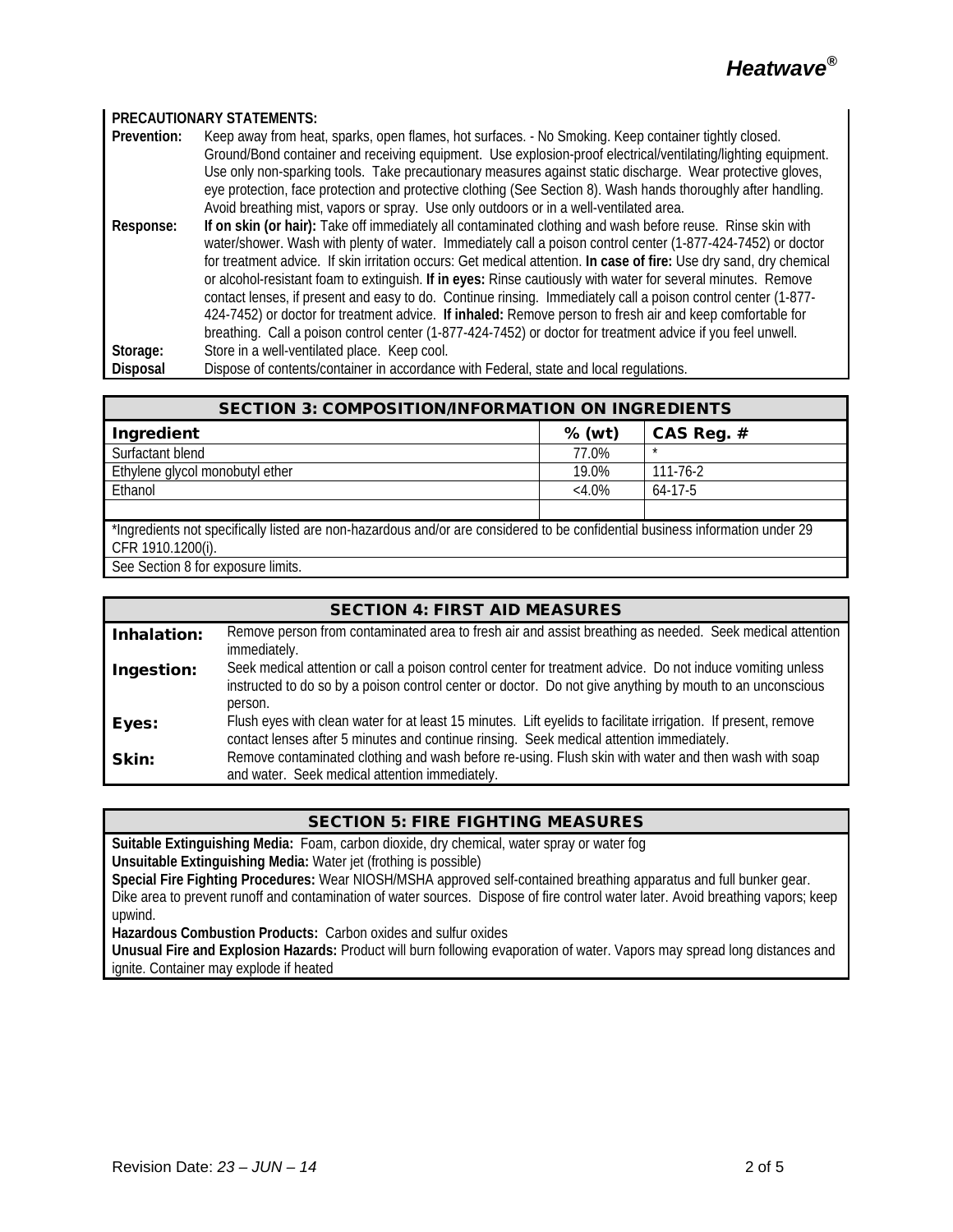#### SECTION 6: ACCIDENTAL RELEASE MEASURES

**Personal Precautions:** Refer to Section 8 for personal protective equipment to be worn during containment and clean-up of a spill involving this product.

**Environmental Precautions:** Do not allow spilled product to enter sewers or waterways.

**Methods for Containment:** Contain spilled liquid by diking area with sand or earth. DO NOT use combustible materials such as sawdust.

**Methods for Clean-up:** Cover contained spill with an inert absorbent material such as sand, vermiculite or other appropriate material. Do not use combustible material such as sawdust. Scoop or sweep up material and place in a container for disposal. Do not place spilled material back in original container. Eliminate all ignition sources.

**Other Information:** None known

## SECTION 7: HANDLING AND STORAGE

**Handling:** Ensure adequate ventilation as ethylene oxide may accumulate in container head space. Immediately clean up spills that occur during handling. Keep containers closed when not in use. Practice good hygiene after using this material, especially before eating, drinking, smoking, using the toilet, or applying cosmetics.

**Storage:** Store in secured, cool, dry areas away from children, feed and food products and sources of heat or flame. Store in original container. Protect from freezing. Protect package from physical damage. Take measures to prevent the buildup of electrostatic charge. Store between 45 - 90°F

**Minimum Storage Temperature:** 45°F

**Other Precautions:** Consult Federal, state and local laws and regulations pertaining to storage.

| <b>SECTION 8: EXPOSURE CONTROLS/PERSONAL PROTECTION</b>                                                                      |                        |                  |                       |  |  |
|------------------------------------------------------------------------------------------------------------------------------|------------------------|------------------|-----------------------|--|--|
| <b>Exposure Guidelines</b>                                                                                                   |                        |                  |                       |  |  |
| Component:                                                                                                                   | <b>OSHA PEL</b>        | <b>ACGIHTLV</b>  | <b>NIOSH REL</b>      |  |  |
| Ethylene glycol monobutyl ether                                                                                              | 50 ppm/240 mg/m3 (TWA) | 20 ppm (TWA)     | 5 ppm/24 mg/m3 (TWA)  |  |  |
| Ethanol                                                                                                                      | 1,000 ppm/1,900 mg/m3  | 1,000 ppm (STEL) | 1,000 ppm/1,900 mg/m3 |  |  |
|                                                                                                                              | (TWA)                  |                  | (TWA)                 |  |  |
| Respiratory Protection: When handling this product in areas which are not properly ventilated wear NIOSH approved air-       |                        |                  |                       |  |  |
| purifying respirator with cartridges/canisters approved for general particulates and organic vapors.                         |                        |                  |                       |  |  |
| Local Exhaust: Provide general or local exhaust ventilation systems to maintain airborne<br><b>Engineering Controls:</b>     |                        |                  |                       |  |  |
| concentrations below OSHA PELs or other specified exposure limits. Local exhaust ventilation is                              |                        |                  |                       |  |  |
| preferred.                                                                                                                   |                        |                  |                       |  |  |
| Protective Gloves: Wear chemical resistant gloves to prevent skin contact.                                                   |                        |                  |                       |  |  |
| Eye Protection: To avoid contact with eyes, wear chemical goggles or full face shield and safety glasses. Contact lenses are |                        |                  |                       |  |  |
| not protective eye devices. An emergency eyewash or water supply should be readily accessible to the work area.              |                        |                  |                       |  |  |
| Other Protective Clothing or Equipment: Wear long-sleeve shirt, long pants and chemical resistant shoes plus socks to        |                        |                  |                       |  |  |
| prevent skin contact.                                                                                                        |                        |                  |                       |  |  |
| Work/Hygienic Practices: Never eat, drink, nor use tobacco in work areas. Practice good hygiene after using this material,   |                        |                  |                       |  |  |
| especially before eating, drinking, smoking, using the toilet, or applying cosmetics.                                        |                        |                  |                       |  |  |

#### SECTION 9: PHYSICAL AND CHEMICAL PROPERTIES

| <b>Physical State:</b>      | Liguid                          | Specific Gravity ( $H_2O=1$ ): | $1.00$ (typical)          |
|-----------------------------|---------------------------------|--------------------------------|---------------------------|
|                             | Not determined                  |                                |                           |
| Vapor Pressure (mm Hg):     |                                 | Density (Ibs/gallon):          | 8.35 lbs/gallon (typical) |
| Vapor Density (Air=1):      | Not determined                  | <b>Freezing Point:</b>         | 45°F (7°C)                |
| Solubility in Water (wt %): | Dispersable                     | <b>Boiling Point/Range:</b>    | Not determined            |
| Viscosity:                  | Not determined                  | pH (5% m/m):                   | $6.0 - 7.5$               |
| Appearance and odor:        | Light yellow liquid with slight | Flash Point:                   | 107°F (42°C)              |
|                             | odor                            |                                |                           |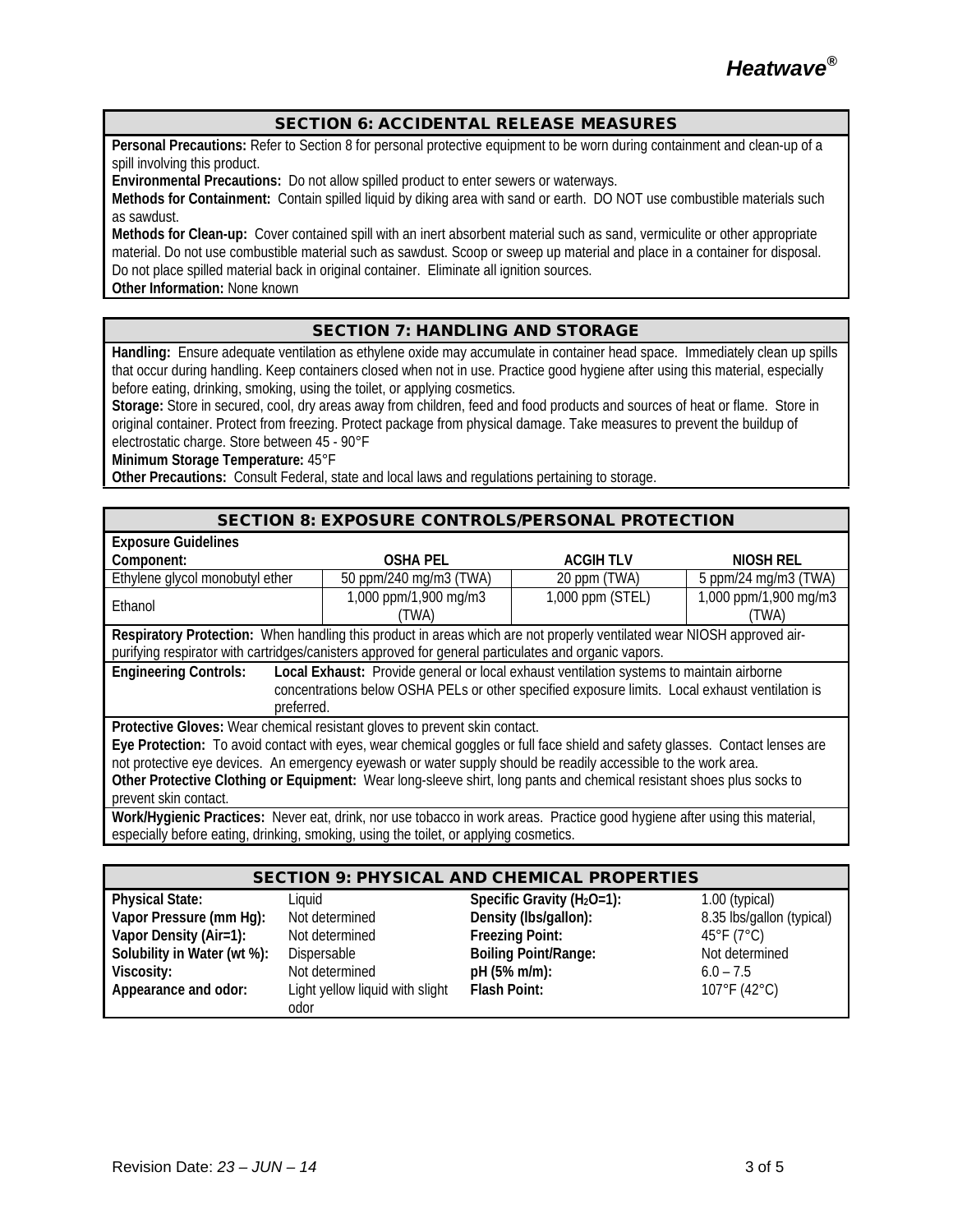#### SECTION 10: STABILITY AND REACTIVITY

**Reactivity:** Flammable liquid

**Chemical Stability:** This product is stable at ambient temperature and pressure, under normal storage and handling conditions. **Possibility of Hazardous Reactions:** Will not occur

**Conditions to Avoid:** Avoid high temperatures. Avoid heat, flame, and sparks.

**Incompatible Materials:** Strong oxidizing agents and reducing agents

**Hazardous Decomposition Products:** Carbon and sulfur oxides

## SECTION 11: TOXICOLOGICAL INFORMATION

| <b>ACUTE TOXICITY</b>                                                              |                                                                                              |  |  |  |
|------------------------------------------------------------------------------------|----------------------------------------------------------------------------------------------|--|--|--|
| Eye Effects:                                                                       | Causes serious eye irritation with the potential for long-term damage.                       |  |  |  |
| <b>Skin Effects:</b>                                                               | LD50 is not determined. Based upon component data, this product is anticipated to be acutely |  |  |  |
|                                                                                    | toxic via dermal absorption.                                                                 |  |  |  |
| <b>Acute Inhalation Effects:</b>                                                   | LC50 is not determined. Based upon component data, this product is anticipated to be acutely |  |  |  |
|                                                                                    | toxic via inhalation.                                                                        |  |  |  |
| <b>Acute Oral Effects:</b>                                                         | LD50 is not determined. Based upon component data, this product is not anticipated to be     |  |  |  |
|                                                                                    | acutely toxic via ingestion.                                                                 |  |  |  |
| <b>Specific Target Organ</b>                                                       | None known                                                                                   |  |  |  |
| Toxicity:                                                                          |                                                                                              |  |  |  |
| <b>CHRONIC TOXICITY</b>                                                            |                                                                                              |  |  |  |
| <b>Chronic Effects:</b>                                                            | None known                                                                                   |  |  |  |
| Carcinogenicity:                                                                   | Ethylene glycol monobutyl ether and ethanol are both confirmed animal carcinogens with       |  |  |  |
|                                                                                    | unknown relevance to humans.                                                                 |  |  |  |
| Mutagenicity:                                                                      | No component is known to have a mutagenic effect.                                            |  |  |  |
| Teratogenicity:                                                                    | No component is known to have a teratogenic effect.                                          |  |  |  |
| <b>Reproductive Toxicity:</b>                                                      | No component is known to have an effect on the reproductive system.                          |  |  |  |
| <b>POTENTIAL HEALTH EFFECTS:</b>                                                   |                                                                                              |  |  |  |
| Eyes: Causes serious eye irritation with the potential for long-lasting damage.    |                                                                                              |  |  |  |
| Skin: Causes moderate skin irritation and is harmful if absorbed through the skin. |                                                                                              |  |  |  |
| Inhalation: Harmful if inhaled.                                                    |                                                                                              |  |  |  |
| Ingestion: May cause burning or irritation of the digestive tract.                 |                                                                                              |  |  |  |

## SECTION 12: ECOLOGICAL INFORMATION

| <b>ENVIRONMENTAL SUMMARY:</b> According to the components, this product is toxic to aquatic life and toxic to aquatic life with |                |  |  |  |
|---------------------------------------------------------------------------------------------------------------------------------|----------------|--|--|--|
| long lasting effects.                                                                                                           |                |  |  |  |
| ECOTOXICITY DATA:                                                                                                               |                |  |  |  |
| Fish Acute and Prolonged Toxicity:                                                                                              | Not determined |  |  |  |
| <b>Aquatic Invertebrate Acute Toxicity:</b>                                                                                     | Not determined |  |  |  |
| <b>Aquatic Plant Toxicity:</b>                                                                                                  | Not determined |  |  |  |
| <b>Bird Acute and Prolonged Toxicity:</b>                                                                                       | Not determined |  |  |  |
| Honeybee Toxicity:                                                                                                              | Not determined |  |  |  |
| <b>ENVIRONMENTAL EFFECTS:</b>                                                                                                   |                |  |  |  |
|                                                                                                                                 |                |  |  |  |
| Soil Absorption/Mobility:                                                                                                       | Not determined |  |  |  |
| Persistence and degradability:                                                                                                  | Not determined |  |  |  |
| <b>Bioaccumulative Potential:</b>                                                                                               | Not determined |  |  |  |
| Other adverse effects:                                                                                                          | Not determined |  |  |  |
|                                                                                                                                 |                |  |  |  |

## SECTION 13: DISPOSAL CONSIDERATIONS

**Waste:** Dispose of in accordance with applicable Federal, state and local laws and regulations. **Container:** Triple rinse and recycle the container or dispose of in accordance with Federal, state and local laws and regulations. **RCRA Characteristics:** It is the responsibility of the individual disposing of this product to determine the RCRA classification and hazard status of the waste. If product is disposed of as purchased – D001.